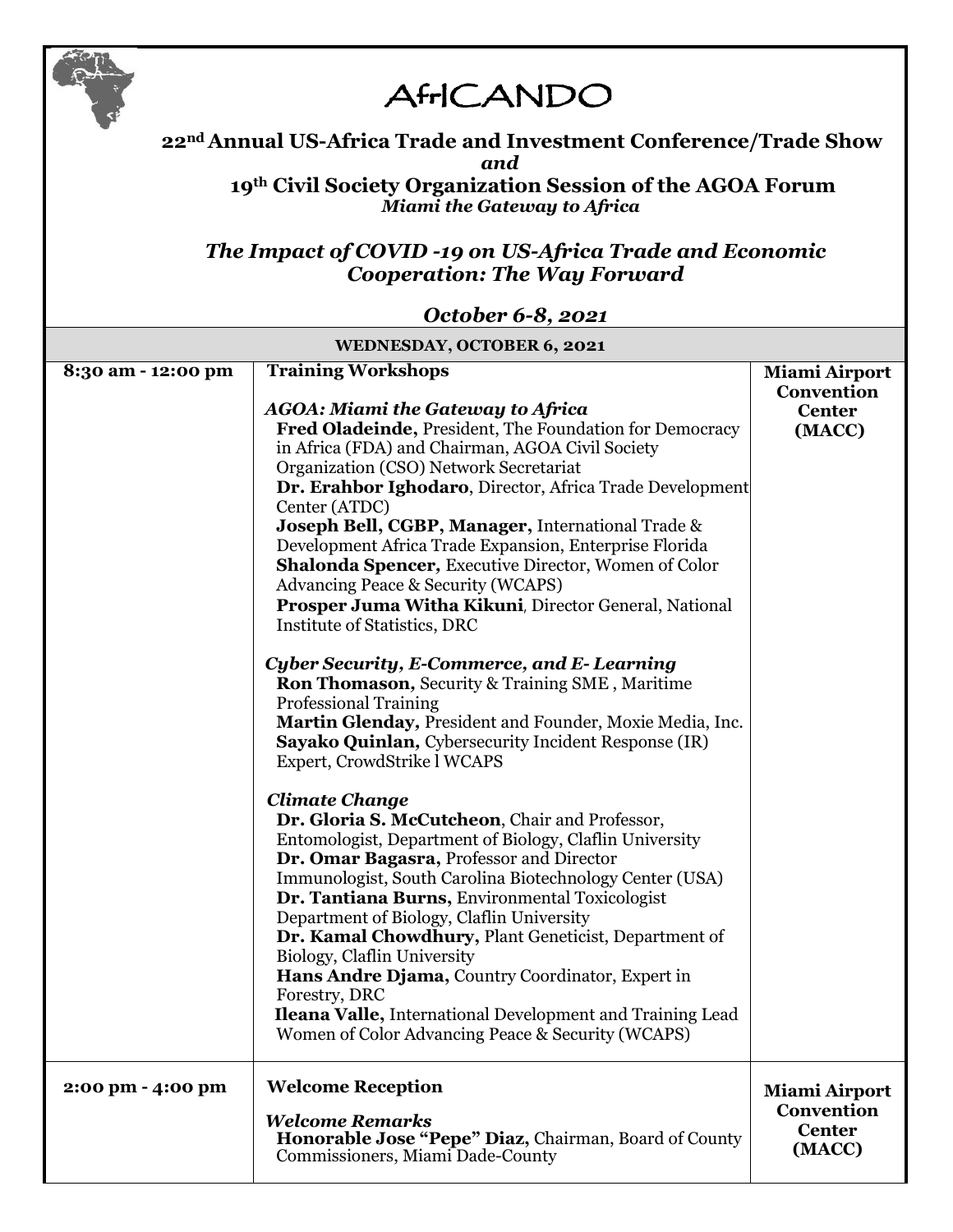| THURSDAY, OCTOBER 7, 2021 |                                                                                                                              |                                           |  |  |
|---------------------------|------------------------------------------------------------------------------------------------------------------------------|-------------------------------------------|--|--|
| 8:30 am -3:00 pm          | <b>Registration/Exhibits</b>                                                                                                 | Miami Airport                             |  |  |
| 8:30 am -9:00 am          | <b>Continental Breakfast/Networking</b>                                                                                      | Convention                                |  |  |
|                           |                                                                                                                              | <b>Center</b>                             |  |  |
| $9:00$ am $-10:00$ am     | <b>Welcome Remarks</b>                                                                                                       | (MACC)                                    |  |  |
|                           | Fred Oladeinde, President, The Foundation for Democracy                                                                      |                                           |  |  |
|                           | in Africa (FDA) and Chairman, AGOA Civil Society                                                                             |                                           |  |  |
|                           | Organization (CSO) Network Secretariat                                                                                       |                                           |  |  |
|                           | Rév. Dr. Amb. Milenge Mwenelwata, Vice Chair, AGOA                                                                           |                                           |  |  |
|                           | CSO Network Secretariat (Francophone Africa) and 2 <sup>nd</sup> Vice-                                                       |                                           |  |  |
|                           | President de l'Eglise du Christ au Congo (ECC) Secrétaire                                                                    |                                           |  |  |
|                           | Général Du Syndicat D'Entraide Chretienne                                                                                    |                                           |  |  |
|                           | Otumba Toyin Akomolafe, Vice Chair, AGOA CSO                                                                                 |                                           |  |  |
|                           | Network Secretariat (Anglophone - Africa)                                                                                    |                                           |  |  |
|                           | Dr. Gershwin T. Blyden, Chairman, Board Trustees, The                                                                        |                                           |  |  |
|                           | Foundation for Democracy in Africa (FDA)                                                                                     |                                           |  |  |
|                           |                                                                                                                              |                                           |  |  |
|                           | <b>Opening Remarks</b>                                                                                                       |                                           |  |  |
|                           | Dennis C. Moss, Chairman, AfrICANDO 2021 and Former                                                                          |                                           |  |  |
|                           | Commissioner, Miami-Dade County                                                                                              |                                           |  |  |
|                           | Honorable Kionne L. McGhee, Commissioner, District 9                                                                         |                                           |  |  |
|                           | Board of County Commissioners, Miami-Dade County                                                                             |                                           |  |  |
|                           | David Whitaker, President and CEO, Greater Miami                                                                             |                                           |  |  |
|                           | Convention & Visitors Bureau (GMCVB                                                                                          |                                           |  |  |
|                           | Juan Kuryla, PPM, Director and CEO, PortMiami                                                                                |                                           |  |  |
|                           | Dame Adebola Williams, National President                                                                                    |                                           |  |  |
|                           | Nigerian American Chamber of Commerce (NACC)                                                                                 |                                           |  |  |
| 10:10 am -11:10 am        |                                                                                                                              |                                           |  |  |
|                           |                                                                                                                              |                                           |  |  |
|                           | <b>Session I: US-Africa Trade and Economic</b><br><b>Cooperation: The Way Forward</b>                                        | <b>Miami Airport</b><br><b>Convention</b> |  |  |
|                           |                                                                                                                              | <b>Center</b>                             |  |  |
|                           | Moderator: Dennis C. Moss, Chairman, AfrICANDO 2021                                                                          | (MACC)                                    |  |  |
|                           | and Former Commissioner, Miami-Dade County                                                                                   |                                           |  |  |
|                           |                                                                                                                              |                                           |  |  |
|                           | Robert Telchin, Director for African Affairs, Office of the                                                                  |                                           |  |  |
|                           | U.S. Trade Representative, Executive Office of the President<br><b>Joseph Bell, CGBP, Manager, International Trade &amp;</b> |                                           |  |  |
|                           | Development Africa Trade Expansion, Enterprise Florida                                                                       |                                           |  |  |
|                           | Fred Oladeinde, President, FDA and Chairman, AGOA CSO                                                                        |                                           |  |  |
|                           | <b>Network Secretariat</b>                                                                                                   |                                           |  |  |
|                           | Rév. Dr. Amb. Milenge Mwenelwata, Vice Chair, AGOA                                                                           |                                           |  |  |
|                           | Civil Society Organization Network (Francophone Africa)                                                                      |                                           |  |  |
|                           |                                                                                                                              |                                           |  |  |
| 11:20 am - 12:30 pm       | <b>Session II: Health is Wealth Roundtable</b>                                                                               | <b>Miami Airport</b>                      |  |  |
|                           | Local Manufacturing of COVID-19 Vaccine in Africa:                                                                           | Convention                                |  |  |
|                           | Challenges/Opportunities and Diaspora Contributions                                                                          | <b>Center</b>                             |  |  |
|                           | <b>Moderator: Dr. Gershwin T. Blyden, Chairman, Board</b>                                                                    | (MACC)                                    |  |  |
|                           | Trustees, FDA                                                                                                                |                                           |  |  |
|                           | H.E. José Mpanda, Ministry of Scientific Research and                                                                        |                                           |  |  |
|                           | Innovations, Democratic Republic of the Congo (DRC)                                                                          |                                           |  |  |
|                           | Dr. Amadou A. Sall, CEO, Institut Pasteur de Dakar                                                                           |                                           |  |  |
|                           | Senegal and Director, WHO Collaborating Center for                                                                           |                                           |  |  |
|                           | Arboviruses & Viral Hemorrhagic Fever                                                                                        |                                           |  |  |
|                           | Prof. Petro Terblanche, Managing Director, Afrigen<br>Biologics & Vaccines, South Africa                                     |                                           |  |  |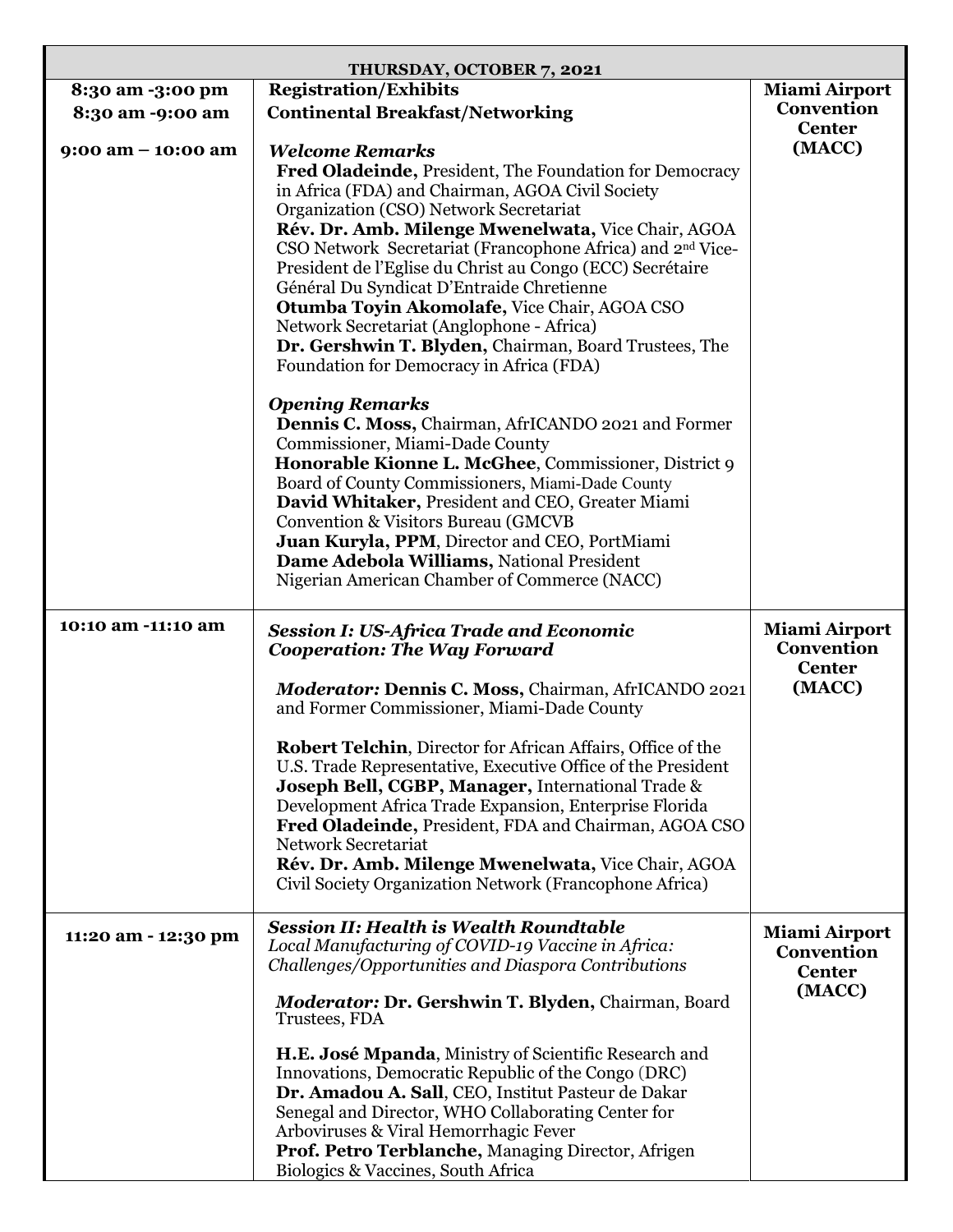

# **AfrICANDO**

| 22 <sup>nd</sup> Annual US-Africa Trade and Investment Conference/Trade Show<br>and<br>19th Civil Society Organization Session of the AGOA Forum<br>Miami the Gateway to Africa |                                                                                                                                                                                                                                                                                                                                                                                                                |                                           |  |  |
|---------------------------------------------------------------------------------------------------------------------------------------------------------------------------------|----------------------------------------------------------------------------------------------------------------------------------------------------------------------------------------------------------------------------------------------------------------------------------------------------------------------------------------------------------------------------------------------------------------|-------------------------------------------|--|--|
|                                                                                                                                                                                 |                                                                                                                                                                                                                                                                                                                                                                                                                |                                           |  |  |
|                                                                                                                                                                                 | Lead, Women of Color Advancing Peace & Security (WCAPS)                                                                                                                                                                                                                                                                                                                                                        | (MACC)                                    |  |  |
|                                                                                                                                                                                 | Elodie Ntamuzinda W'Igulu, Founder, La Dignite<br>Humaine ASBL, DRC<br>Grace O. Adeyemo, Principal Partner and Head<br>Alternative Dispute Resolution(ADR) Practice, Legal Icon<br>Chambers, Nigeria                                                                                                                                                                                                           |                                           |  |  |
| 3:00 pm                                                                                                                                                                         | <b>Closing Remarks Day One</b><br><b>Chairman Dennis C. Moss</b>                                                                                                                                                                                                                                                                                                                                               |                                           |  |  |
|                                                                                                                                                                                 | FRIDAY, OCTOBER 8, 2021                                                                                                                                                                                                                                                                                                                                                                                        |                                           |  |  |
| 8:30 am -3:00 pm                                                                                                                                                                | <b>Registration/Exhibits</b>                                                                                                                                                                                                                                                                                                                                                                                   | <b>Miami Airport</b>                      |  |  |
| 8:30 am - 9:00 am                                                                                                                                                               | <b>Continental Breakfast/Networking/Exhibits</b>                                                                                                                                                                                                                                                                                                                                                               | Convention<br><b>Center</b><br>(MACC)     |  |  |
| 9:00 am-9:10 am                                                                                                                                                                 | <b>Remarks</b><br><b>Dennis C. Moss, Chairman, AfrICANDO 2021 and Former</b><br>Commissioner, Miami-Dade County                                                                                                                                                                                                                                                                                                |                                           |  |  |
| 9:10 am-10:05 am                                                                                                                                                                | <b>Session IV: Cyber Security, E-Commerce and E-</b><br>Learning                                                                                                                                                                                                                                                                                                                                               |                                           |  |  |
|                                                                                                                                                                                 | <b>Moderator: Ron Thomason, Security &amp; Training SME,</b><br><b>Maritime Professional Training</b>                                                                                                                                                                                                                                                                                                          |                                           |  |  |
|                                                                                                                                                                                 | <b>Ayan Islam, Cybersecurity and Emerging Technologies,</b><br>Working Group Co-Chair, WCAPS<br>Carlos Mupili Kabyuma, Attorney, DRC<br>Ileana Valle, International Development and Training Lead<br>Women of Color Advancing Peace & Security (WCAPS)                                                                                                                                                         |                                           |  |  |
| 10:10 am - 11:15 am                                                                                                                                                             | <b>Session V: Civic Education, Elections and Governance</b><br>in Africa                                                                                                                                                                                                                                                                                                                                       | <b>Miami Airport</b><br><b>Convention</b> |  |  |
|                                                                                                                                                                                 | <b>Moderator: Dave Peterson, Senior Director, Africa</b><br>Programs, National Endowment for Democracy (NED)                                                                                                                                                                                                                                                                                                   | <b>Center</b><br>(MACC)                   |  |  |
|                                                                                                                                                                                 | Ayodele Aderinwale, MFR, Deputy Chief Coordinator,<br>Olusegun Obasanjo Presidential Library, Nigeria<br>Dr. Erhabor Ighodaro, Director, Africa Trade<br>Development Center (ATDC)<br>Dr. Jimmy El Lwamba Juma Mulanda, Lecturer,<br>Masters in Electoral Policy & Administration (MEPA), Scuola<br>Superiore Sant'Anna, Pisa, Italy and Country Director<br>Mennonite Central Committee (MCC), DRC and Angola |                                           |  |  |